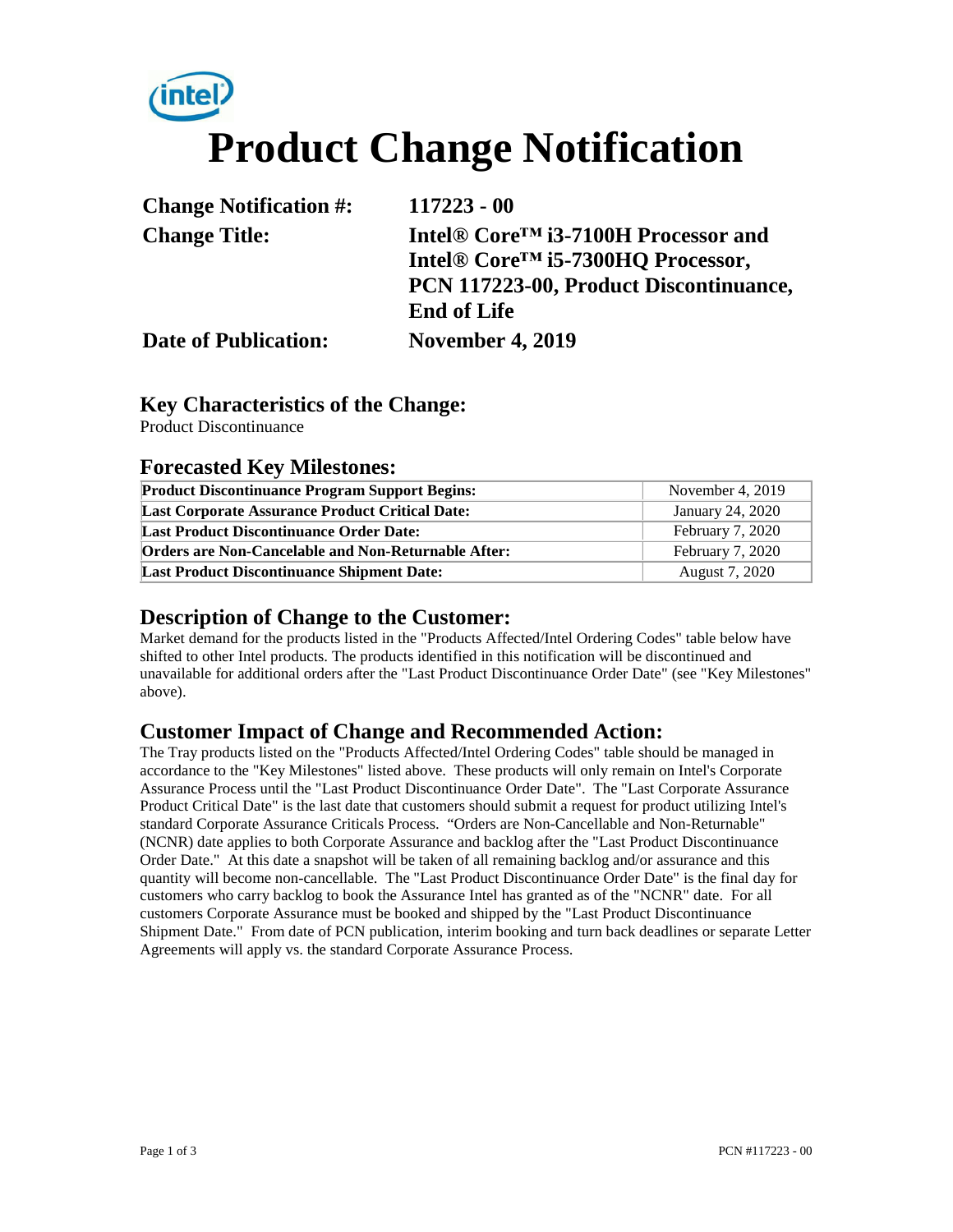## **Products Affected / Intel Ordering Codes:**

| <b>Marketing Name</b>                                     | <b>Product Code</b>                   | $ S\text{-}Spec$ $ MM#$ | $\blacksquare$ Stepping |
|-----------------------------------------------------------|---------------------------------------|-------------------------|-------------------------|
| Intel <sup>®</sup> Core <sup>TM</sup> i5-7300HO Processor | CL8067702870309   SR32S   952959   B0 |                         |                         |
| Intel <sup>®</sup> Core <sup>TM</sup> i3-7100H Processor  | CL8067702870511   SR32T   952960   B0 |                         |                         |

### **PCN Revision History:**

| <b>Date of Revision:</b> | <b>Revision Number:</b> | <b>Reason:</b>           |
|--------------------------|-------------------------|--------------------------|
| November 4, $2019$       | 00                      | Originally Published PCN |